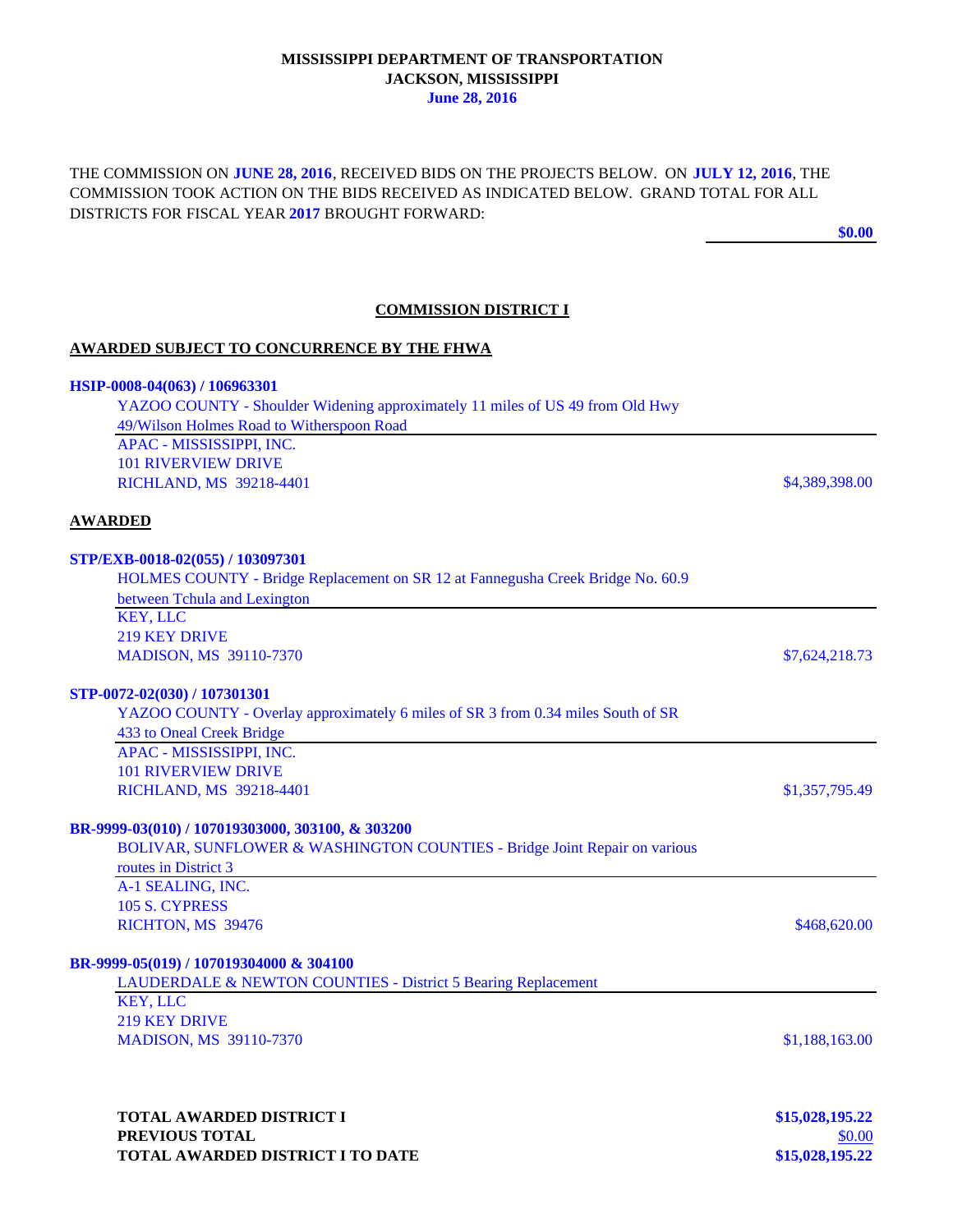# **COMMISSION DISTRICT II**

# **AWARDED**

| IM-0055-01(111) / 107272301 & 302                                                                                            |                 |
|------------------------------------------------------------------------------------------------------------------------------|-----------------|
| LINCOLN & PIKE COUNTIES - OGFC Lift on I-55 from Summit to Bogue Chitto Exit                                                 |                 |
| DICKERSON & BOWEN, INC.<br>0669 INDUSTRIAL PARK ROAD N E                                                                     |                 |
| BROOKHAVEN, MS 39601-2064                                                                                                    | \$2,594,541.65  |
| EXB-0013-02(022) / 107139311                                                                                                 |                 |
| SIMPSON COUNTY - Bridge Repair on SR 28 over the Strong River Bridge No. 73.6                                                |                 |
| <b>KEY, LLC</b>                                                                                                              |                 |
| <b>219 KEY DRIVE</b>                                                                                                         |                 |
| <b>MADISON, MS 39110-7370</b>                                                                                                | \$897,662.00    |
| MP-6000-00(254) / 305850301                                                                                                  |                 |
| <b>DISTRICT 6 - Installation of Raised Pavement Markers on Various Routes</b>                                                |                 |
| AKCA, INC.                                                                                                                   |                 |
| <b>4603 REECE ROAD</b>                                                                                                       |                 |
| PLANT CITY, FL 33566-0060                                                                                                    | \$283,433.00    |
|                                                                                                                              |                 |
| <b>TOTAL AWARDED DISTRICT II</b>                                                                                             | \$3,775,636.65  |
| PREVIOUS TOTAL                                                                                                               | \$0.00          |
| <b>TOTAL AWARDED DISTRICT II TO DATE</b>                                                                                     | \$3,775,636.65  |
|                                                                                                                              |                 |
| <b>COMMISSION DISTRICT III</b>                                                                                               |                 |
| <b>AWARDED SUBJECT TO CONCURRENCE BY THE FHWA</b>                                                                            |                 |
|                                                                                                                              |                 |
| STP-0029-02(018) & STP-0029-03(015) / 102556306, 307, & 318                                                                  |                 |
| DESOTO & MARSHALL COUNTIES - Paving on SR 304 / I-269 from SR 305 to SR 302<br>LEHMAN-ROBERTS CO & EUTAW CONSTRUCTION CO AJV |                 |
| 1111 WILSON ST                                                                                                               |                 |
| <b>MEMPHIS, TN 38106-2329</b>                                                                                                | \$76,204,826.71 |
| <b>AWARDED</b>                                                                                                               |                 |
|                                                                                                                              |                 |
| EXB-0011-03(068) / 107139302                                                                                                 |                 |
| LOWNDES COUNTY - Bridge Repair on US 82 Luxapalila Creek Bridge No. 175.8                                                    |                 |
| D. O'BRIAN CONSTRUCTION, LLC                                                                                                 |                 |
| 18315 LANDON ROAD                                                                                                            |                 |
| <b>GULFPORT, MS 39503-8720</b>                                                                                               | \$1,640,451.00  |
| MP-2305-17(004) / 305831301                                                                                                  |                 |
| DESOTO COUNTY - Mill & Overlay approximately 6 miles of SR 305 from Lewisburg to                                             |                 |
| Begin 5-lane                                                                                                                 |                 |
| <b>LEHMAN-ROBERTS COMPANY</b><br><b>1111 WILSON STREET</b>                                                                   |                 |
| <b>MEMPHIS, TN 38106-2329</b>                                                                                                | \$1,051,687.75  |
|                                                                                                                              |                 |